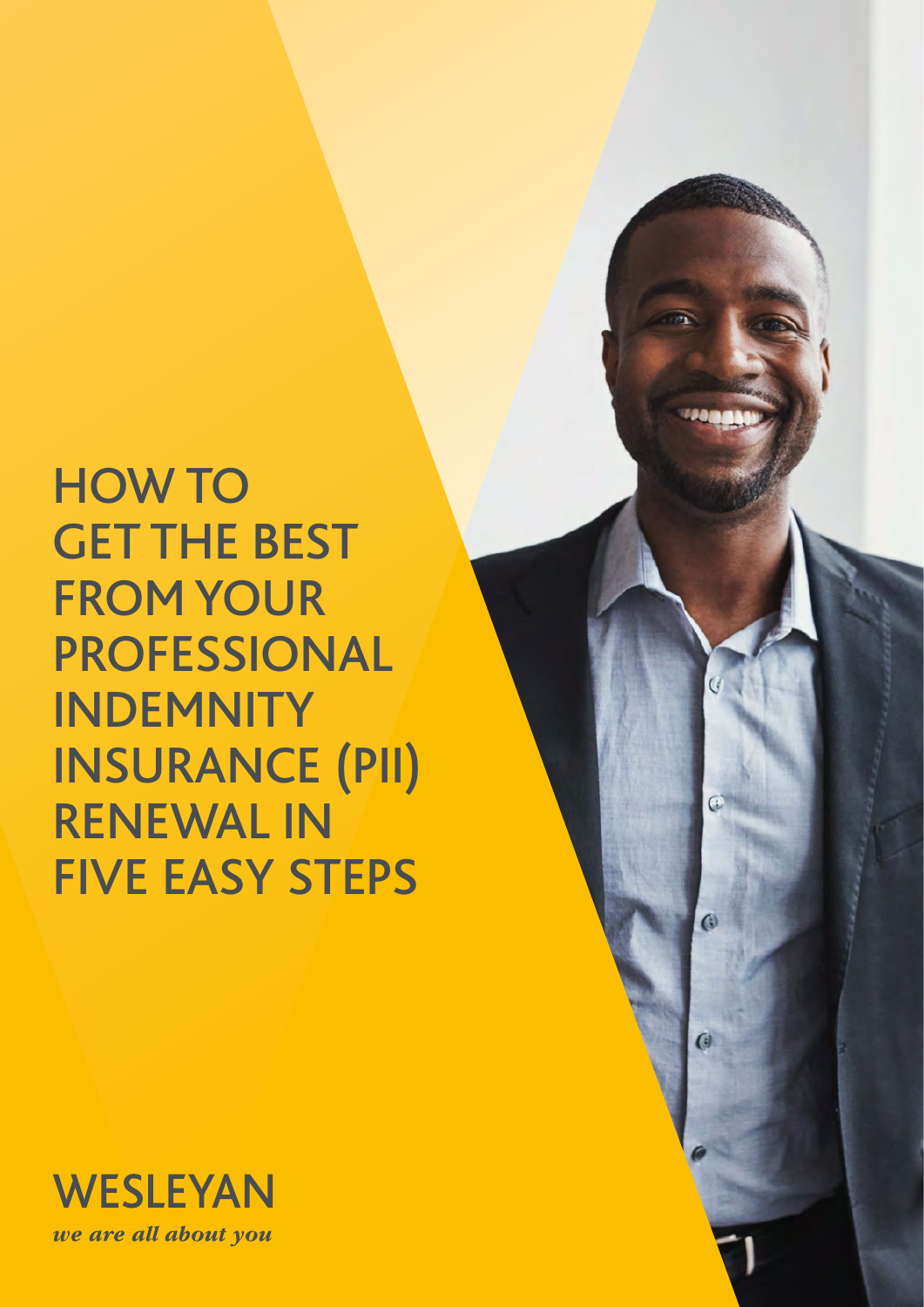We're in unprecedented times and possibly heading towards a "new normal", but there are lots of challenges that still lie ahead. As businesses gradually head towards normal service, we recognise the need for support from our staff, stakeholders, suppliers and banks.

With the cost of PII being one of your single biggest costs after salaries, Wesleyan Financial Services understand the importance of finding a policy that's competitive and delivers reassurance, when it comes to claims.

To help you secure the best deal for your next PII renewal we have put together this guide providing you with some tips on how to prepare for your renewal. so, you're confident you've got the best terms for your business.

# **1. START PLANNING NOW**

## **Begin the process early**

Deciding when to start renewing your PII policy is probably a key part of the process. In short, it's never too early but starting around 12 weeks ahead will give you time to review, collate the information required, complete the proposal in bite size chunks and react to any unforeseen circumstances.

## **Discuss with the broker**

Good brokers will keep you informed of market conditions and they should let you know how they'll support you, to secure a competitive renewal. If this isn't the case, ask them. This will give you an idea of the markets available to you and more importantly, an indication of premiums. Agree deadlines with them around timeframes, for matters such as proposal issue and production of renewal terms. Then ensure that where possible, these are met.

## **Changes in market conditions**

Even before the global pandemic, we had seen a hardening of the Solicitors PII market resulting in premium increases as much as 30% for some firms. This trend is almost certain to continue for the remainder of 2020. We have also seen some key insurers pulling out of the solicitors PII market over the last couple of years, so, what can you expect from your renewal?.

 $\blacktriangleright$  Insurers will need a lot more information than just the traditional proposal form and claims summaries. They are likely to ask for firms to **complete a COVID-19 questionnaire**, so they get an understanding of how resilient your business has been during lockdown and how your business will cope as we get back to "normality". They will need to see both up-to-date accounts for the financial year and management accounts for the current period.

- $\triangleright$  Some insurers are reducing their appetite for high-risk areas such as conveyancing. Therefore, firms involved in these activities are likely to find their choice of alternative insurers limited further.
- $\triangleright$  With many people currently working remotely, instead of from their usual offices, firms must be careful to ensure that the same processes and procedures are still being followed. As cutting corners can lead to mistakes being made which could ultimately lead to claims. Insurers want to make sure that even in times of a global pandemic, the quality of the work and services provided doesn't slip. Therefore, they are specifically asking about the supervision of remote workers during lockdown and what steps are being taken to check their work.
- $\blacktriangleright$  Insurers will be focusing on retaining existing clients, so unless there are particular claims that are an issue, then there will be a renewal invitation. Although rate increases are to be expected, a demonstrably well managed firm with good claims history, will have alternative insurers available to them.

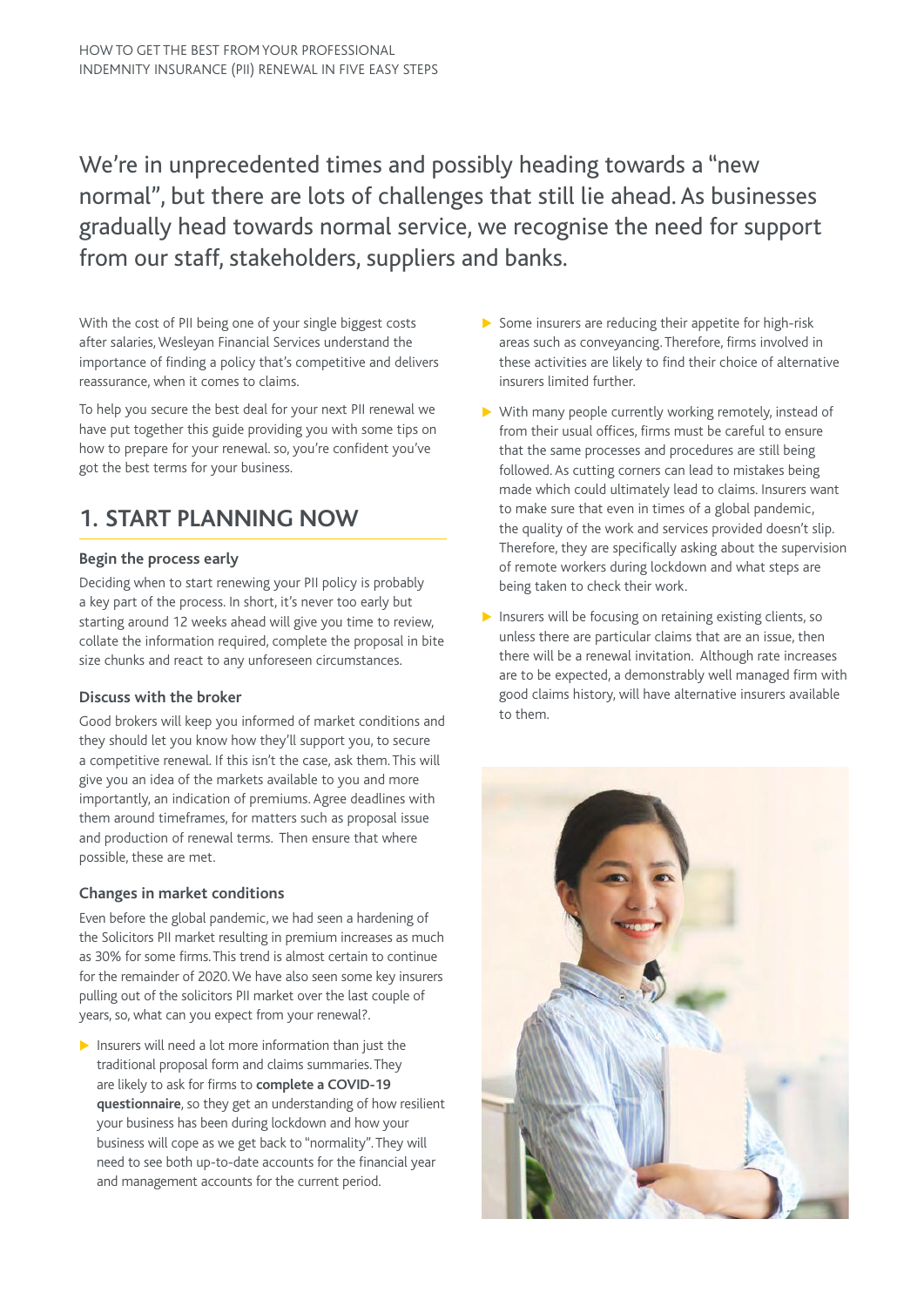# **2. COLLATE ALL THE INFORMATION**

The next steps are crucial, as getting this right first time could save you a lot of time and effort.

## **The proposal form**

This is a key component of the process and the information contained in the document forms part of an insurer's view of your risk. Try to allocate the necessary time to complete the proposal and try not to rush through it. Answer all questions fully, supplying as much information as possible. Avoid concealing anything and be as open and honest as you can.

### **Exercise Secure 2** Claims information

Your past claims play a vital role in the risk assessment undertaken by underwriters. Therefore, it's important to provide a detailed explanation of the circumstances that have resulted in any claims. Also include any remedial work carried out to prevent or minimise such claims in the future, as this could make a big difference to the outcome of your policy and premium negotiations. A top tip is to agree a renewals strategy with your broker and which insurers they should approach.



## **3. OBTAIN ALTERNATIVE QUOTATIONS**

PII is primarily purchased through brokers and considering who to approach can be a difficult decision to make.

### **Be clear on your expectations**

When entering the quotation process, have a clear expectation of what you're trying to achieve. Insurers will gravitate towards risks that they believe have a strong chance of winning. Be clear that you're prepared to move insurer for the right deal and that any exercise undertaken is not necessarily 'something that you do every year', without changing your PII provider.

### **Broker selection**

When selecting an alternative broker to provide a quote, understand what that broker can provide you with, not just at the time of getting a renewal quote. Your PII premium is a significant spend, so why should your broker leave you 'drifting in the wind' for nine months? What is their approach to claims? Do they leave this to the insurer and their panel of solicitors? A broker should be more hands on, representing you in these circumstances and if necessary, giving you access to third party experts, should a situation become contentious.

## **Don't obtain too many quotes**

Asking multiple brokers to quote can have the opposite effect, in terms of getting the best deal. Insurers that receive multiple requests for quotations are more likely to decline putting forward terms, as they see this as an argument that they cannot win. Some brokers are tied to certain insurers via bespoke schemes, so any quote that you receive from them is likely to be from these tied markets. Other brokers will be independent, meaning that they can access most of the available market outside of the bespoke schemes.

Therefore, to get a whole market response, we recommend engaging with both independent brokers and brokers that also have bespoke schemes.

#### **EXCONSIDER A nominated market exercise**

If using more than one independent broker, who will essentially have access to the same markets, we recommend considering a nominated market exercise. This is where you allocate the available markets between each broker. This ensures that you receive a total market response and avoid multiple requests to the same insurers, as well as potential 'market blocking'.

## **Don't complete another proposal**

Most insurers will accept the completed proposal form from your current insurer or broker.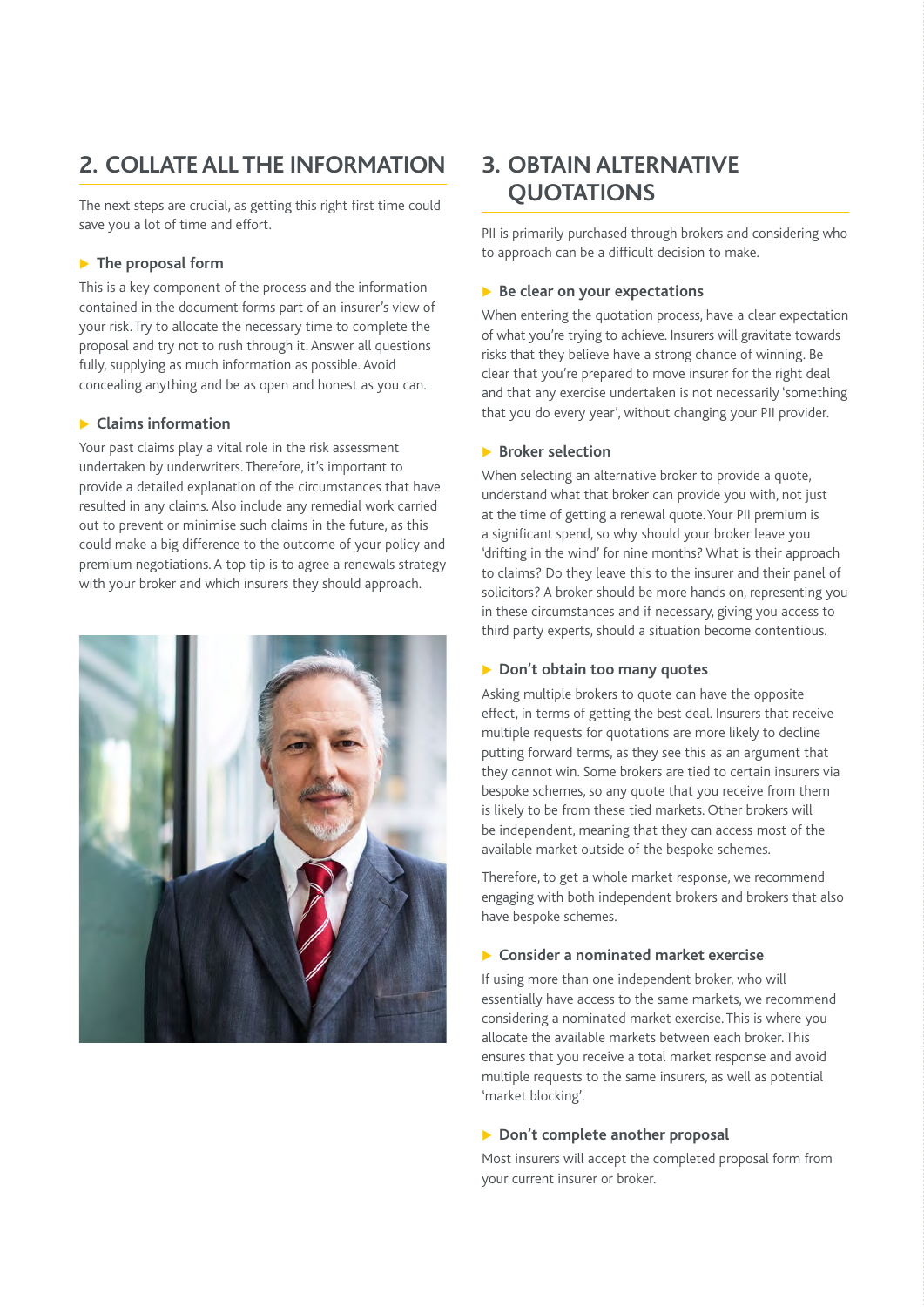## **4. UNDERSTAND THE KEY RATING FACTORS**

Insurers will consider a number of factors when providing quotes. Some of these factors are detailed below, together with some helpful pointers.

#### **Partner numbers**

This will determine an insurer's appetite, as some will specialise in the less than four Partner space and others in the more than four Partner space.

#### **Fee income**

Be as accurate as possible in declaring fee income. If there have been significant changes in fee income (either up or down), provide the reasons for this with your presentation.

### **Areas of practice**

Areas such as conveyancing and personal injury are classed as high-risk areas by insurers, whereas areas such as criminal and family are considered low risk. Therefore, it's important to accurately reflect your areas of practice, as this will have an effect on your premium.

### **Exercise**

Prior to quotation, insurers will want to see at least five years updated confirmed claims information. An insurer is not necessarily going to be turned off by the fact that you have had claims. They are interested in the circumstances of the claim and procedural changes you have made since, to prevent a recurrence.

#### **Risk Management**

It's important to demonstrate that Risk Management is embedded within the culture of the firm. It's a myth that having accreditations such as Lexcel, CQS or IIP automatically means lower PII premiums, but what it does demonstrate to insurers is that the firm is working towards a best practice standard.

## **5. EVALUATE THE OFFER**

### **If** Is the premium competitive in comparison to **market conditions and alternative quotes?**

Though the main policies are similar as dictated by the SRA, look closely at limits, excess and endorsements. Ensure that there are no additional fees and charges included by the broker and don't be afraid to ask questions. For those firms where run off cover is important, check the costs as this will be different from insurer to insurer. Perhaps consider how the broker will support you throughout the policy year. Check on the financial resilience of the insurer being proposed and discuss with broker. Cheaper premiums do not necessarily mean the best.

#### **Do you have the extended period as an option?**

With firms no longer tied to the traditional 1 October renewal date, you have the option to move the renewal to a more convenient time for your firm. Some insurers are willing to offer extended period policies. Would an 18-month policy be better for you than a 12-month one?

#### How will you fund the premium?

Premiums can be paid in one full payment directly to the insurer or broker. In these times of cashflow uncertainty you may wish to explore paying the premium by monthly instalments, allowing you to spread the cost over the year. This can be arranged through a financial lender recommended by the Broker or through your own funding arrangements.

## **PROFESSIONAL INDEMNITY INSURANCE FROM WESLEYAN FINANCIAL SERVICES**

We hope you found this guide useful. If you'd like further advice around your renewal, our Professional Risks Team at Wesleyan Financial Services is here to support you. The team have extensive knowledge and experience of PII broking specifically for law firms, so they can help find a policy to suit your needs.

We have over 15 insurers on our panel who are not tied to specific providers. A dedicated account manager can provide clear advice and guidance, including on claims and policy management, so you can be sure that you're not being passed from department to department. In addition, you'll also have access to wider financial services, to help with the broader financial needs for your firm and staff.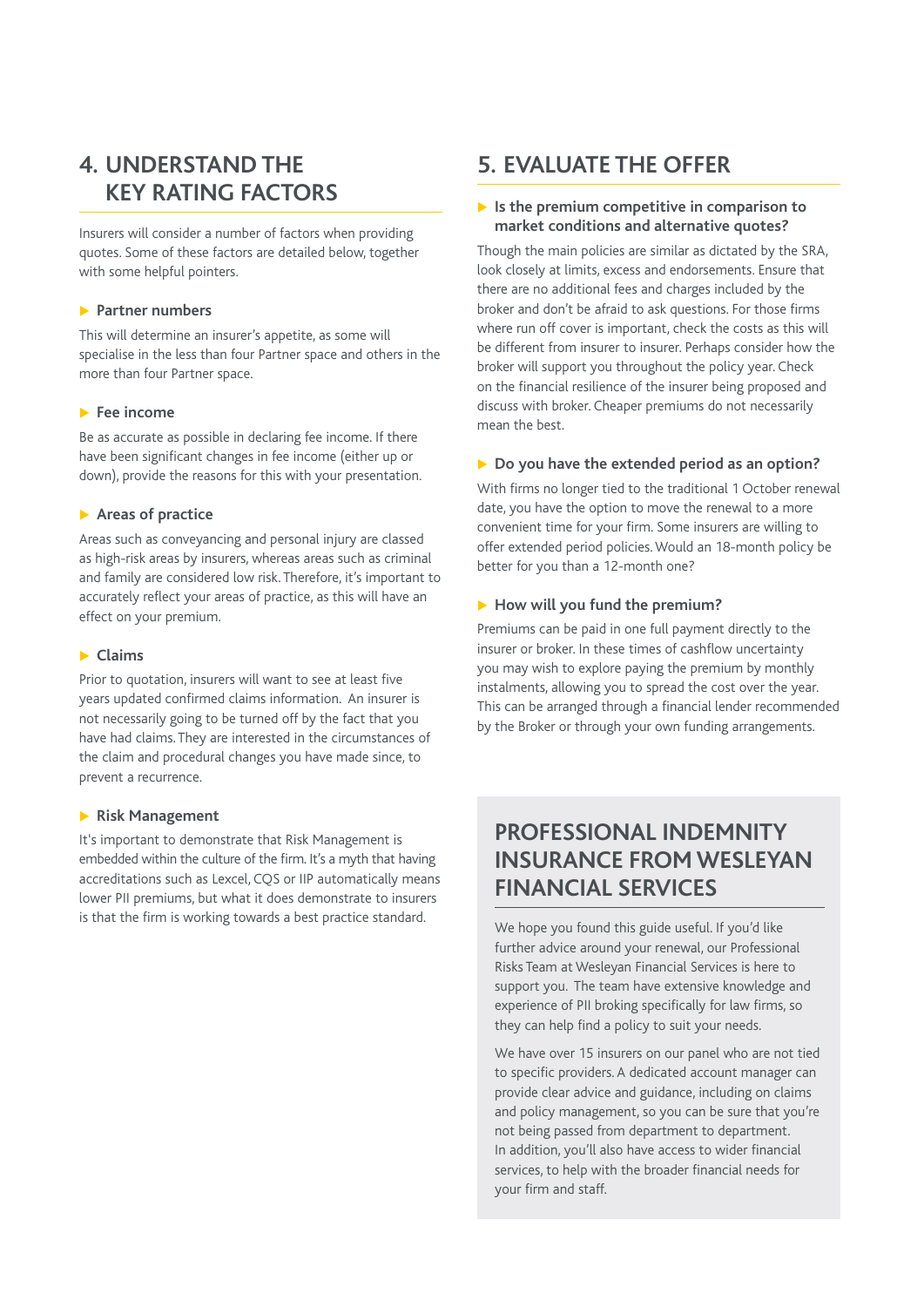

In these challenging times, Wesleyan Financial Services understand your Professional Indemnity Insurance can represent one of the single largest expenses that a law firm can face annually. That's why we have teamed up with our colleagues at Wesleyan Bank to bring you this exclusive offer, to help spread the cost of your PII.

\*Terms and conditions apply

**EXCLUSIVE FUNDING OFFER – we'll offer you an option to fund your PII at 1% APR (fixed), with Wesleyan Bank when you get your PII policy from Wesleyan Financial Services.** 

- $\triangleright$  Interest rate of 1% APR (fixed)
- Funding available from  $£5,000 £500,000$
- $\triangleright$  Spread the cost of your premium over 12 or 18 months
- $\triangleright$  Protect your cash flow and retain working capital
- Dedicated Wesleyan Financial Services and Wesleyan Bank Account Manager
- **LIMITED OFFER:** available for PII policies from Wesleyan Financial Services, commencing between 1 February and 31 December 2020.

Wesleyan Financial Services is a credit broker not a lender. Lending is provided by Wesleyan Bank.

#### **REPRESENTATIVE EXAMPLE**

Borrowing £50,000 over a period of 12 months:

| <b>Total amount</b><br>of credit | Term of loan | <b>Monthly</b><br>repayment | <b>Total amount</b><br>payable | Interest charged | <b>APR</b><br>Representative |
|----------------------------------|--------------|-----------------------------|--------------------------------|------------------|------------------------------|
| £50,000                          | 12 months    | £4,208.33                   | £50,500                        | £500             | 1%                           |